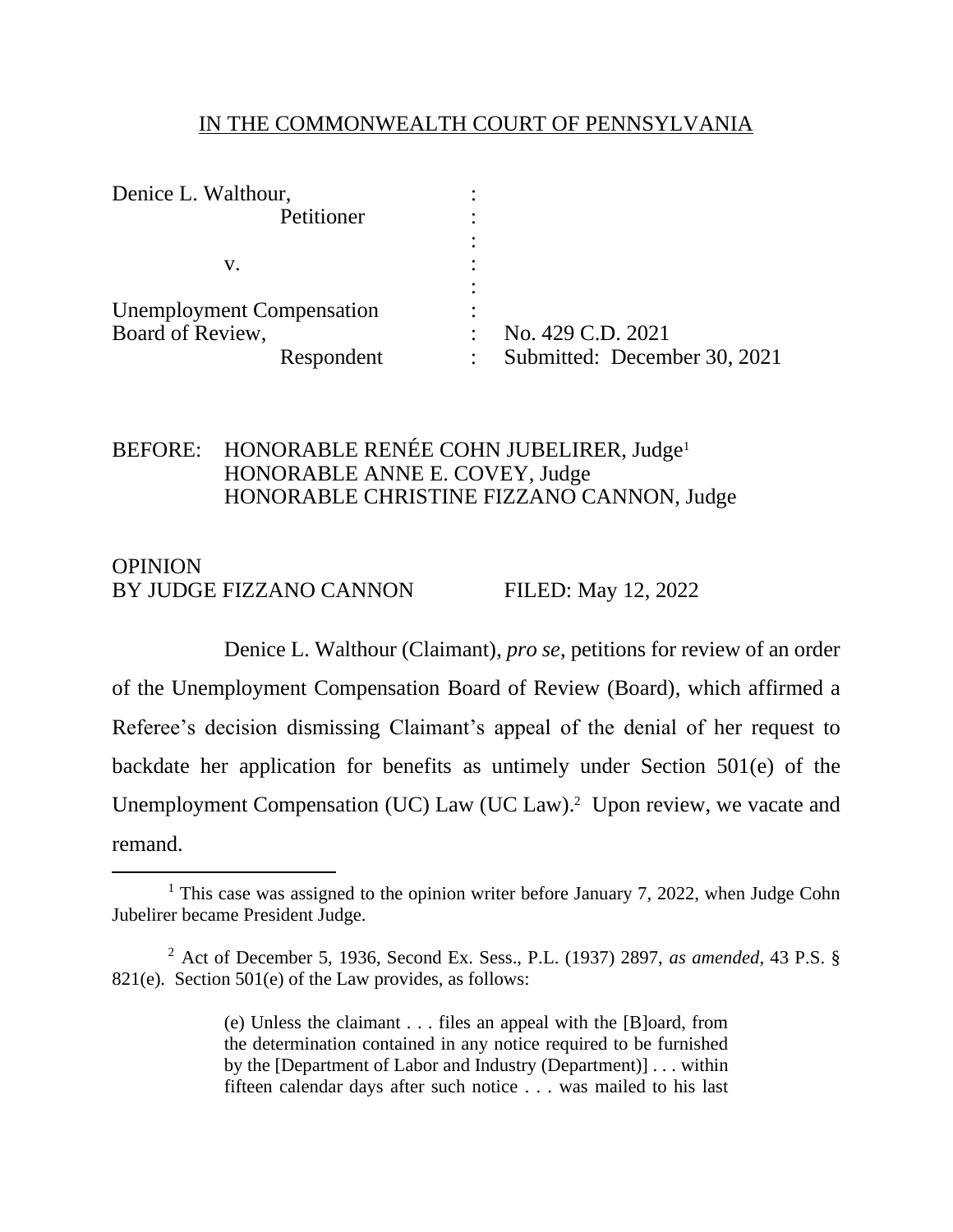On August 3, 2020, Claimant filed her initial claim for UC benefits. Certified Record (C.R.) 9-12. She reported working for Wal-Mart Associates, Inc. (Employer) from August 4, 2006, through July 30, 2020. C.R. 10. She indicated that she had not been terminated by Employer. *Id.* However, she claimed that she was unable to work because her doctor advised her to self-quarantine due to "medical risk" related to COVID-19 (COVID). C.R. 12.

On August 28, 2020, Claimant completed a questionnaire requesting to backdate her application for benefits to March 15, 2020, in order to include UC claim weeks ending March 21, 2020, through June 20, 2020. C.R. 14-15, 22. Claimant stated that she delayed filing her initial claim because she did not "know [she] could file for anything, [and she] used all [her] sick and vacation time . . . ." C.R. 14. Claimant also advised that she was only available for work that could be done from home due to her COVID medical restrictions. C.R. 15.<sup>3</sup>

On September 2, 2020, the UC Service Center issued a determination denying Claimant's request to backdate her claim for benefits under Section 401(c) of the UC Law, 43 P.S. § 801(c) (relating to qualifications required to secure compensation). C.R. 22-24. The UC Service Center indicated that Claimant

We note that Section 501(e) was amended by the Act of June 30, 2021, P.L. 173, to extend the mandatory filing period to 21 days. We nevertheless reference the version of Section 501(e) that was in effect at the time the UC Service Center rendered its decision in this matter.

<sup>3</sup> On September 9, 2020, Employer informed the UC Service Center that it employed Claimant as a gas station attendant, and that she remained a full-time employee. Certified Record (C.R.) at 17-18. Employer further informed that Claimant was placed on authorized "C[OVID] leave" without pay. *Id.* at 18. Employer also advised that Claimant's last day of work was July 30, 2020, and that her return date was yet to be determined. *Id.*

known post office address, and applies for a hearing, such determination of the department, with respect to the particular facts set forth in such notice, shall be final and compensation shall be paid or denied in accordance therewith.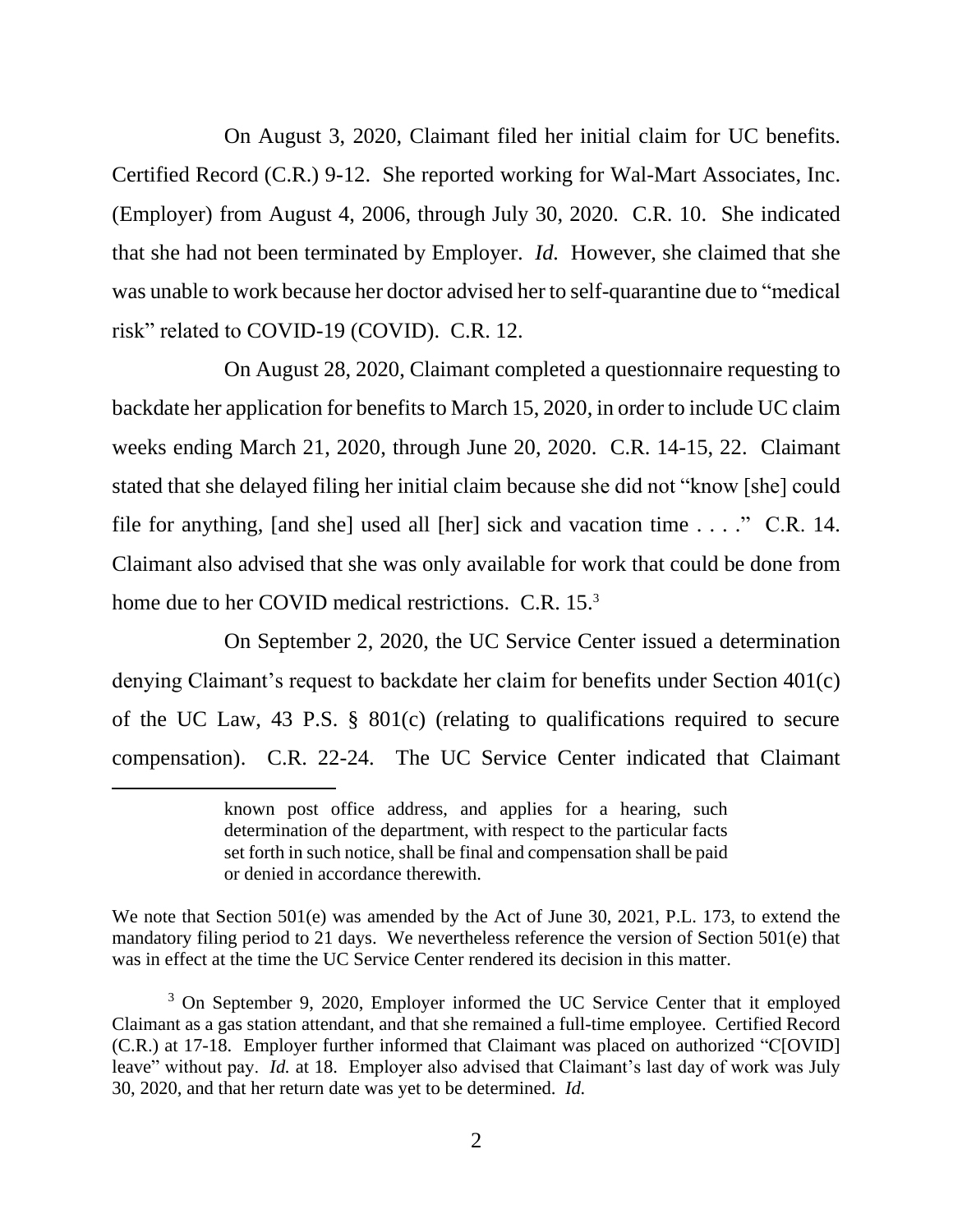requested permission to backdate her claim because she was unaware, prior to August 2020, that she was eligible for benefits under the UC Law. C.R. 22. However, according to the UC Service Center, "[C]laimant's reason for requesting backdating did not meet the requirements for which backdating could be allowed." *Id.* The UC Service Center's determination further indicated that the last day to file a timely appeal of the determination was September 17, 2020. *Id.* at 22-24. Claimant filed her petition for appeal of the determination on October 9, 2020. *Id.* at 26. Included with the appeal was an email from a UC Service Center email address, reporting that Claimant gave the following statement regarding her appeal:

> I called 888-313-7284 today (10/09/2020) because I never received a reply for an appeal, that was I [sic] sent back. She informed me the date of determination (09/11/20) was denied. I never received a letter for that outcome, and I would like to file that appeal. I faxed my pay stubs  $\dots$ . My medical doctor directed me to quarantine because of C[OVID] exposure, from 03/16 to 06/26/2020. I exhausted all vacation, personal and sick time that I had. At that time[, I] was unaware that I could apply!

C.R. 28.<sup>4</sup> Also included in the email was Claimant's phone number ending in -8576.<sup>5</sup> *Id.*

A telephonic hearing was scheduled before the Referee for December 22, 2020, at 4:00 p.m., to consider (1) whether Claimant filed a timely and valid appeal from the determination, and (2) whether she filed a valid application for

<sup>&</sup>lt;sup>4</sup> The email listed the date of the UC Service Center determination as September 11, 2020. However, the correct date of the determination is September 2, 2020. *See* C.R. 22.

<sup>5</sup> This appears to be Claimant's cell phone number. *See* C.R. 62.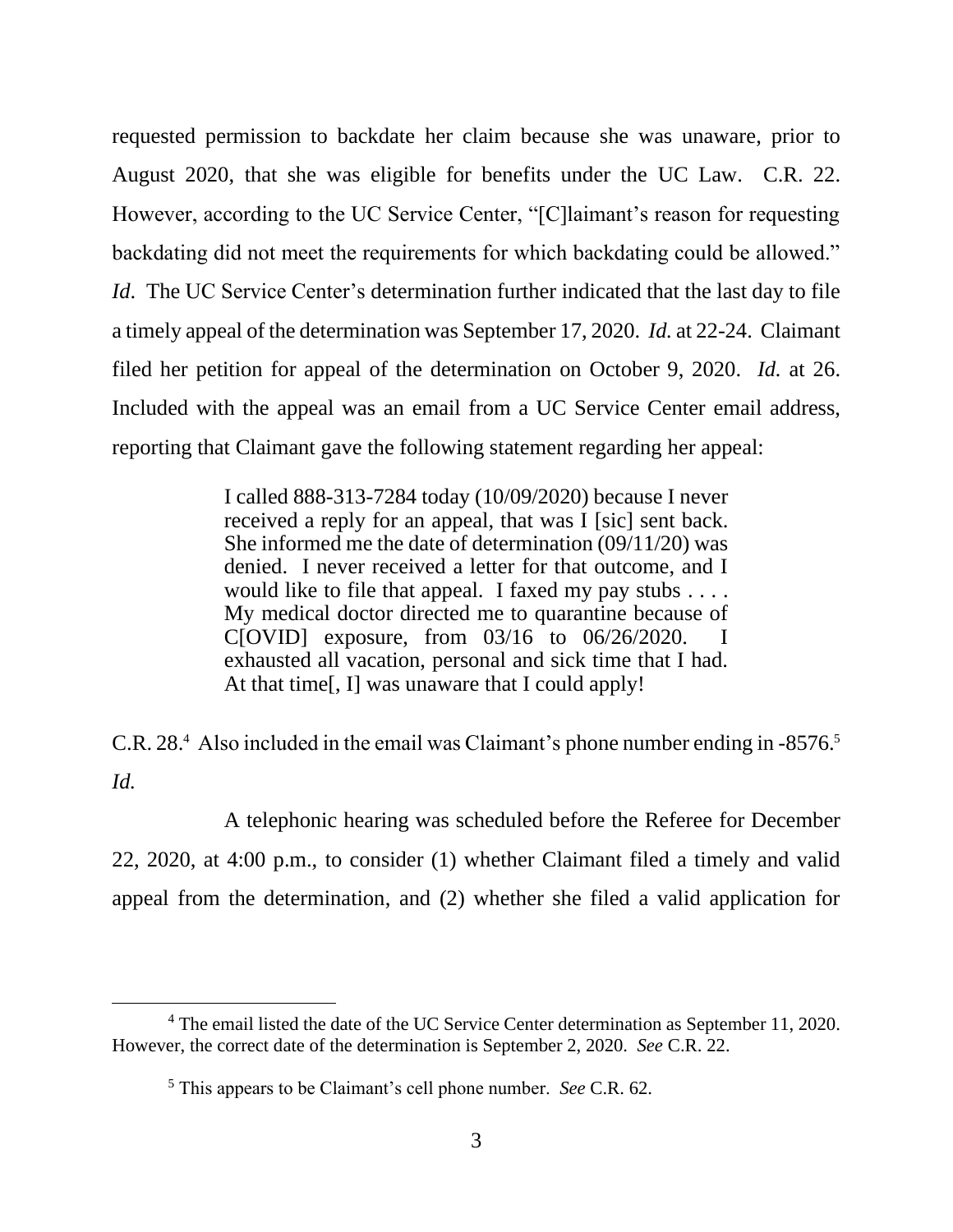benefits. C.R. 35. The hearing notice included the following instructions regarding the parties' participation in the telephone hearing:

> Please be advised that the Referee will be calling parties on a telephone line that will not display the originating telephone number. Some telephones have the capability of blocking incoming calls for which no originating number is displayed. If your telephone number blocks such calls and if you expect to participate in the hearing by telephone, **it is your responsibility to ensure that you are able to accept the call to participate in the hearing**.

*Id.* (emphasis in original). The hearing notice listed Claimant's phone number as one ending in -8763.<sup>6</sup> Id.

At the time of the scheduled hearing, the Referee called Claimant's phone number ending in -8763, and received the following message: "The party you are trying to reach does not accept calls from numbers with caller ID blocked. Please unblock your number by dialing star 82 and try your call again." C.R. 49. The Referee stated that he would "go off the record for a few minutes to see if [] Claimant contacts the office in an effort to participate." *Id.* 

While off the record, the Referee received an email at 4:18 p.m., from Christine Mols, a clerk typist in his office, explaining that Claimant had "just called for [the] hearing at 4:00[ p.m.,]" and that she said she did not receive a phone call regarding the hearing. C.R. 51. Ms. Mols provided Claimant's phone number ending in -8763 to the Referee. *Id*. The Referee replied to Ms. Mols' email at 4:20 p.m., advising that he "was unable to reach [Claimant at that number] because [he] received the message that calls with Caller ID blocked are not accepted." *Id.* The

<sup>&</sup>lt;sup>6</sup> This appears to be Claimant's home phone number, which she provided on various UC documents. *See* C.R. 62; *see also id.* at 3, 26, 35.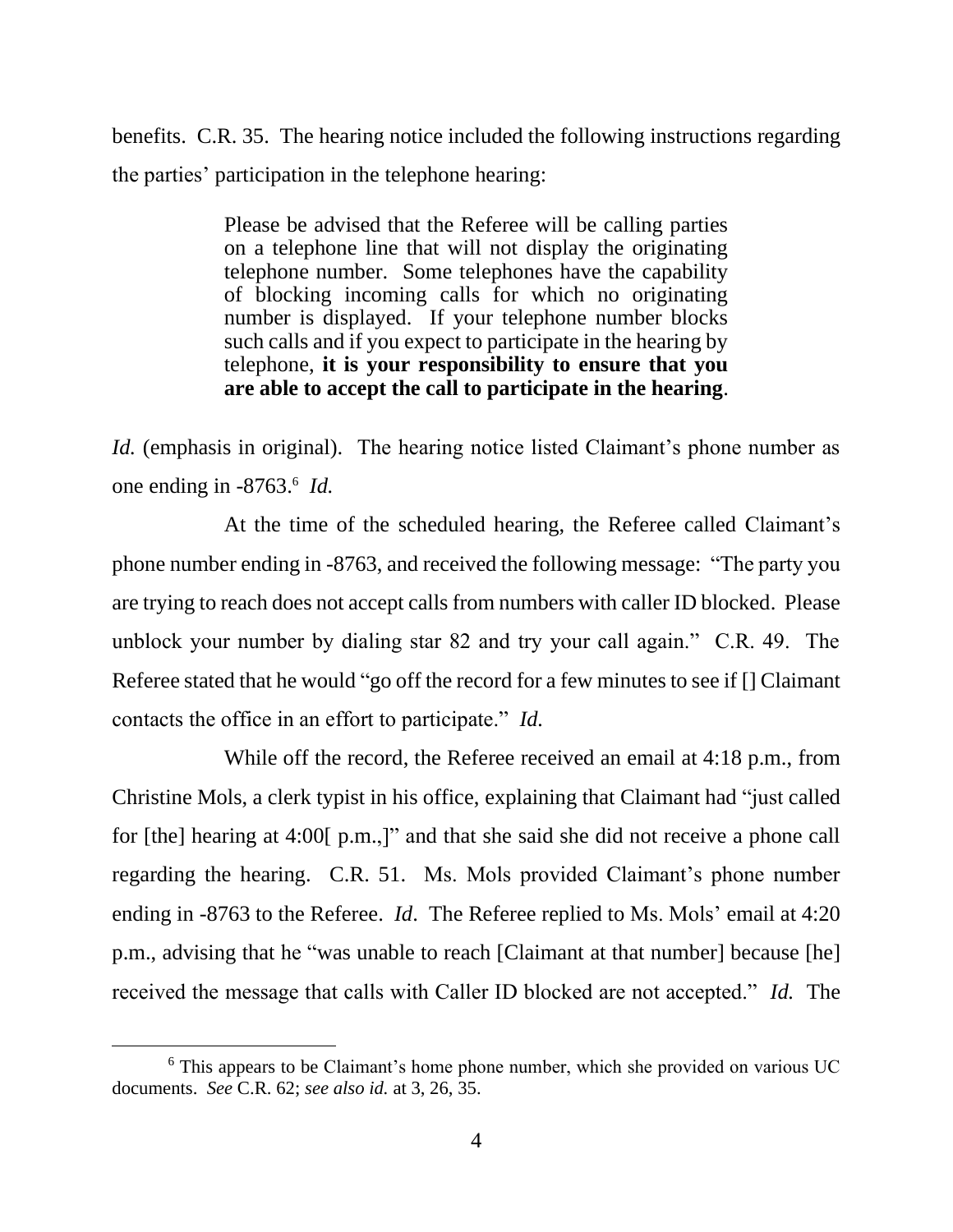Referee then went back on the record and explained that Claimant had contacted his office but did not provide an alternative means of contacting her, that the hearing notice was mailed to Claimant's address on December 8, 2020, and was not returned by postal authorities as undeliverable, and that Claimant did not request a postponement of the hearing. C.R. 49. As such, the Referee closed the record. *Id*.

By decision dated December 29, 2020, the Referee found that Claimant's October 9, 2020 appeal of the September 2, 2020 notice of determination was untimely filed and that Claimant did not participate in the hearing to address her delay in filing the appeal. C.R. 53-54. Pointedly, the Referee explained, telephone contact could not be made because Claimant's number did not accept blocked calls. *Id*. at 54. The Referee also pointed out that the hearing notice "prominently advised" parties "that they should ensure that they are able to accept a blocked call" to participate in the hearing. *Id*. Consequently, the Referee dismissed Claimant's appeal as untimely under Section 501(e) of the UC Law and declined to consider the merits of her appeal. *Id*.

On January 9, 2021, Claimant appealed the Referee's decision to the Board. C.R. 59-67. Therein, she explained that her appeal to the Referee was late because she never received the UC Service Center's determination. *Id.* at 62. Further, on the day of the hearing before the Referee, Claimant explained she was waiting by her telephone "unaware that the phone was blocked[,]" and that she called the Referee's office at 4:07 p.m., but was told the hearing had been held without her. *Id.* at 63.

By decision mailed on March 22, 2021, the Board determined that the Referee's decision was proper under the UC Law, and it adopted and incorporated the Referee's findings of fact and conclusions of law as its own. C.R. 69. In so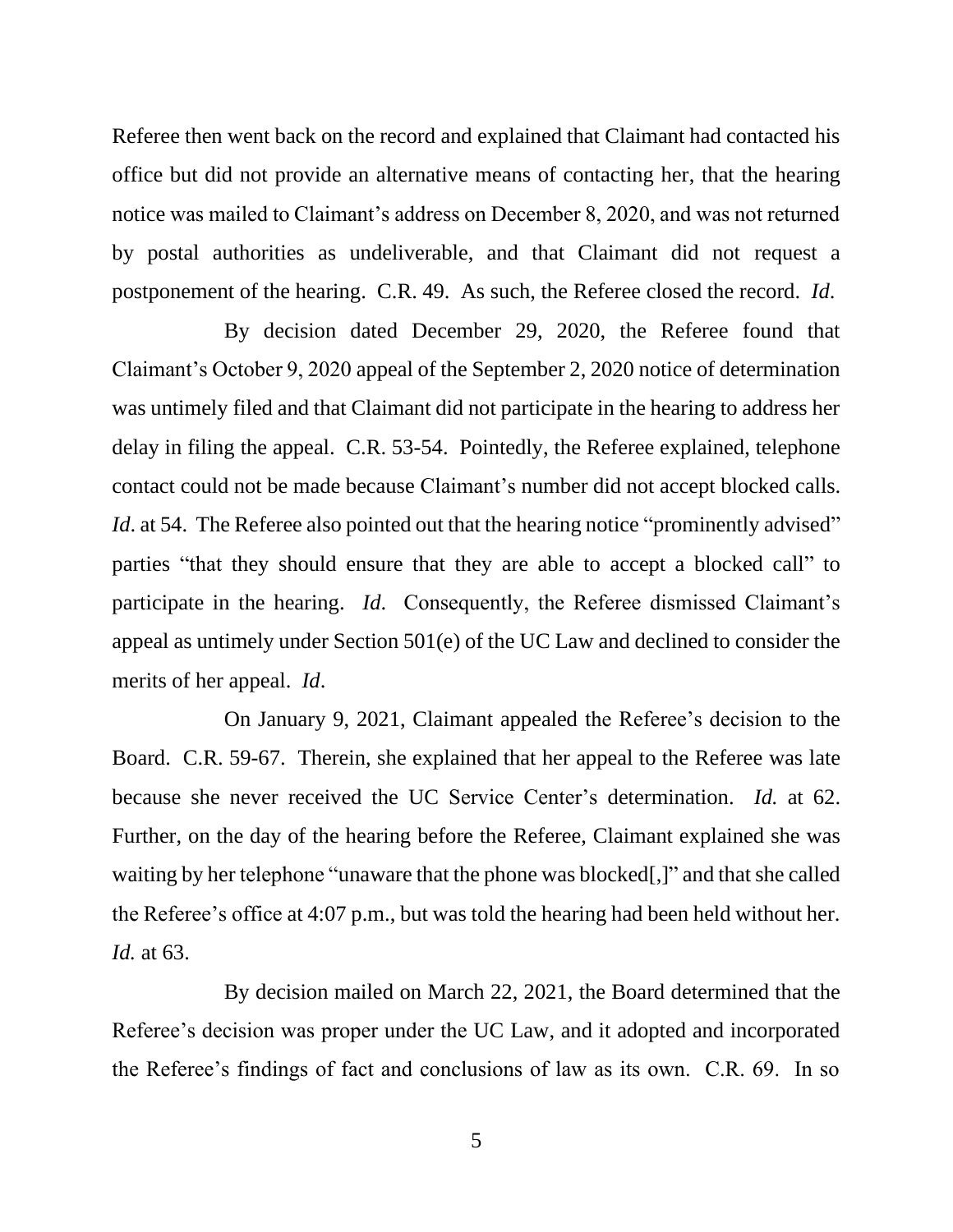doing, the Board first identified the issue before it as being whether Claimant had good cause for her unavailability at the scheduled telephone hearing. The Board then explained that the issue was governed by the directions in the hearing notice, which instructed that parties are responsible for ensuring that their phone does not block incoming calls for which no originating phone number is displayed. *Id.* The Board determined that Claimant's appeal failed to offer what efforts, if any, she made to ensure that her phone did not block the Referee's call. *Id.* at 70. As such, the Board concluded that the Referee correctly dismissed Claimant's appeal as untimely under Section 501(e) of the Law and affirmed the Referee's decision. *Id*. The Board further advised Claimant that she should consider reapplying for backdating of her claim based on the emergency COVID regulation for backdating that was adopted and published on November 7, 2020, subsequent to the UC Service Center's original determination on her backdating request.<sup>7</sup> *Id*. Claimant then petitioned this Court for review of the Board's order.

 $7$  At the time Claimant requested to backdate her claim for benefits, Section 65.43a(e) of the Department's Regulations provided for a 6-week backdating extension if "[t]he Department suspends accepting filings or is unable to handle all filings, due to an excessive volume of telephone calls or other reasons"; a 2-week extension if "[t]he claimant attempts to file by telephone, Internet or fax transmission . . . , the method used to attempt to file is unavailable or malfunctions, and the attempt to file occurs on the last day that the claimant could timely file by the method used"; a 52-week extension if "[a] UC Office fails to accept a filing as a result of error or mistake by the Department"; a 2-week extension for "[s]ickness or death of a member of the claimant's immediate family or an act of God"; and a 2-week extension "if the claimant makes all reasonable and good faith efforts to file timely but is unable to do so through no fault of the claimant." 34 Pa. Code § 65.43a(e).

Section 65.43a(e) of the Department's Regulations was amended on November 7, 2020, to allow a 52-week extension

<sup>[</sup>d]uring the period following the issuance of the March 6, 2020 Proclamation of Emergency Disaster, issued under [Section 7301 of the Emergency Management Services Code,] 35 Pa.C.S. § 7301 (relating to general authority of Governor)[,] due to the novel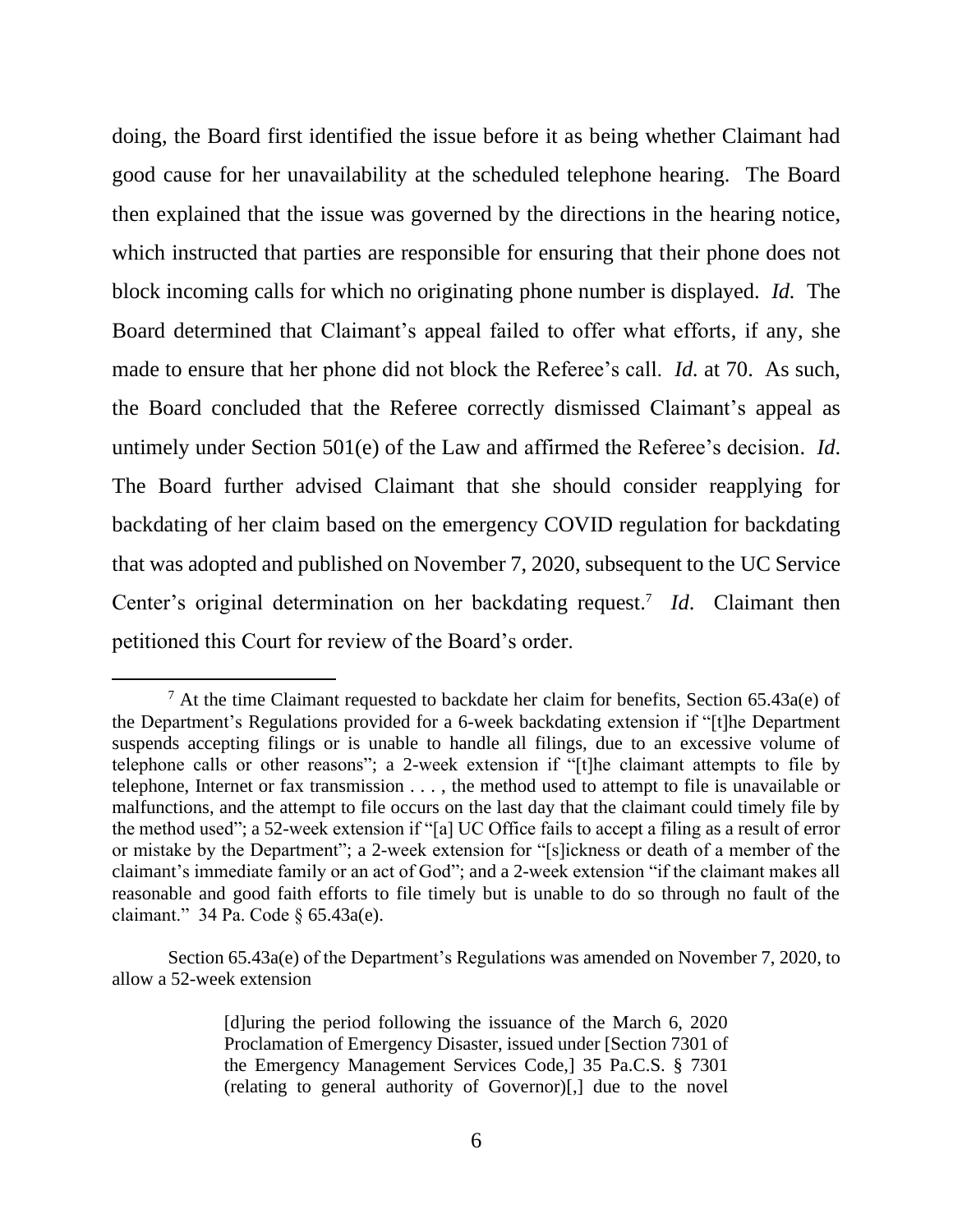On appeal,<sup>8</sup> Claimant does not identify any allegations of error in her statement of questions involved. Instead, she presents the following facts: (1) she requested to backdate her claim and was informed she would have to appeal; (2) she attempted to appeal and it was found to be untimely; (3) she inquired about the November 7, 2020 amendment to 34 Pa. Code § 65.43a(e), which provided for an additional 52-week backdating extension due to COVID, and was informed that she had applied prior to that extension becoming effective; and (4) she called the Referee's office on the date of the hearing and was informed that the Referee held the hearing without her. Claimant's Brief (Br.) at 6. Later in her brief, Claimant explains her situation as follows:

> [Claimant] appealed for back[]dating twice. The first claim was filed on July 5, 2020, and [Claimant] was denied under [S]ection 401[(c)] because [Claimant] was unaware that unemployment was available during the pandemic if you were unable to work. The second time, [Claimant] had not received a reply from [the Board]. A call was placed on September 24, 2020[,] to inquire about the determination and was told it was mailed out on September 11, 2020[,] and was denied. Was advised the last date to apply for a timely appeal was September 17, 2020. Was advised to re-appeal and did so on October 9, 2020.

34 Pa. Code § 65.43a(e) (amended Nov. 7, 2020).

coronavirus (COVID-19) global pandemic, until the end of the current "high unemployment" period, as that term is defined in [S]ection  $405-A(a.1)(2)$  [of the UC Law, Act of February 9, 1971, *as amended*,] 43 P.S[.] § 815(a.1)(2)[].

<sup>&</sup>lt;sup>8</sup> "Our review is limited to determining whether the necessary findings of fact were supported by substantial evidence, whether errors of law were committed, or whether constitutional rights were violated." *Johns v. Unemployment Comp. Bd. of Rev.*, 87 A.3d 1006, 1009 n.2 (Pa. Cmwlth. 2014).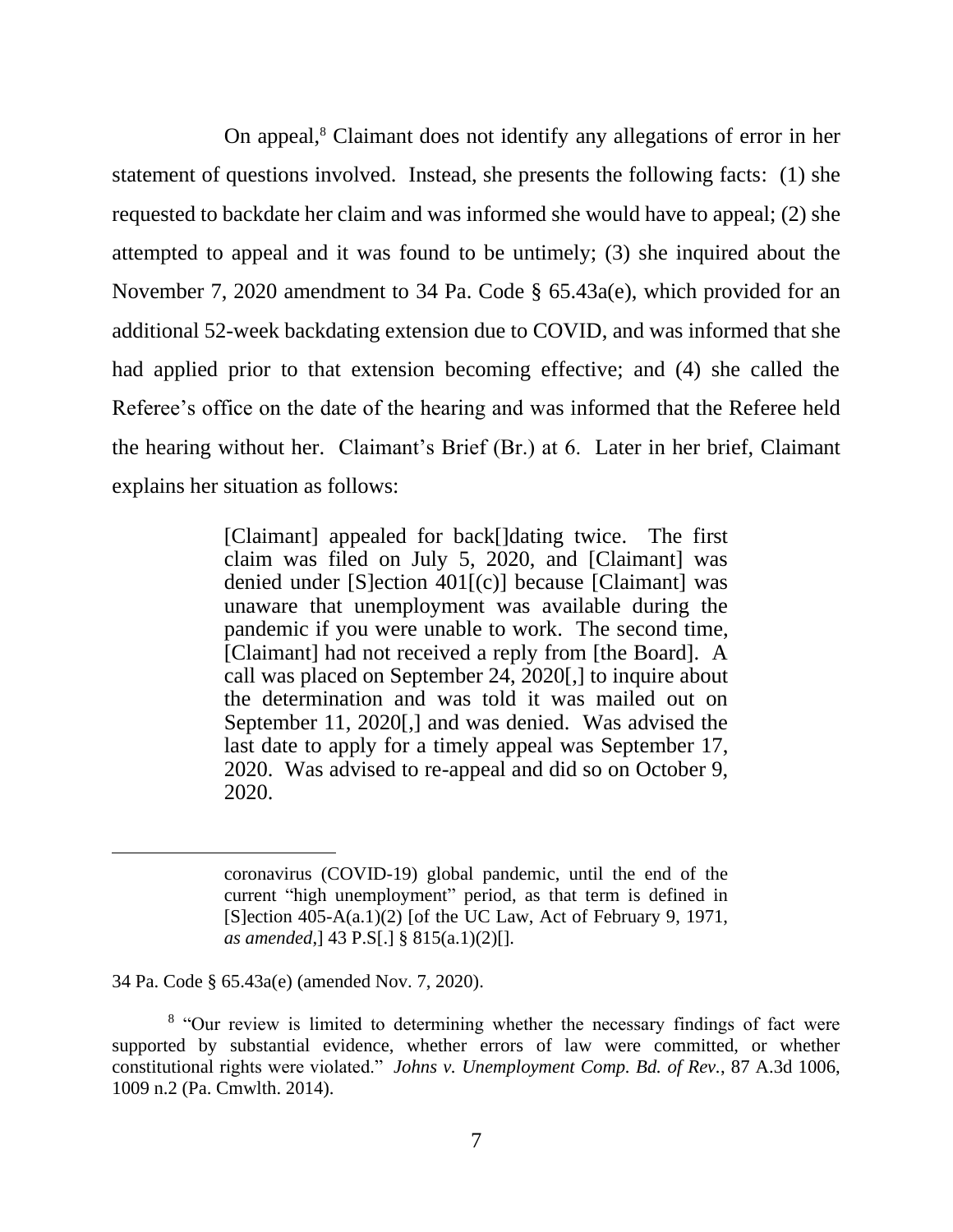*Id.* at 7. Claimant further explains that the hearing was scheduled for December 22, 2020, at 4:00 p.m., but she was unaware her phone had blocked the Referee's call. Claimant called the Referee's office at 4:07 p.m. and inquired why the Referee had not called her, and she was informed that the hearing was held without her. *Id.*  Claimant thus argues that due to the above, "the pandemic[,] and the constantly changing rules/regulations regarding filing for unemployment," she "should be permitted back[]dated benefits." *Id.* at 7-9.

The Board responds by pointing out that the 15-day time limit for filing an appeal of a Department determination is mandatory, that Claimant's appeal was clearly untimely filed, which she does not dispute, and that it was Claimant's burden to establish good cause for her failure to abide by that time limit at the hearing. Board's Br. at 5-7. However, the Board notes, Claimant failed to participate in the hearing due to the Referee not being able to reach her by phone, and therefore, she failed to meet her burden of proof as to why her late appeal should be accepted *nunc pro tunc*. *Id.* The Board also points out that, in her brief, Claimant failed to assert and/or develop any argument regarding good cause for filing a late appeal, her failure to participate at the hearing, or how the Board otherwise erred in this case; rather, she only addresses the merits of her claim, which are not before the Court. *Id.* at 7- 9. Thus, according to the Board, those arguments are waived. *Id.* at 5, 8-9.

Although Claimant's brief is not a model of clarity, in that it does not specifically set forth the questions involved on appeal or provide any substantive argument thereon, we nevertheless construe the averments in Claimant's brief as an attempt to assert that her appeal was late due to an administrative breakdown and/or non-negligent conduct beyond her control. We note that Claimant raised the administrative breakdown issue regarding her non-receipt of the UC Service

8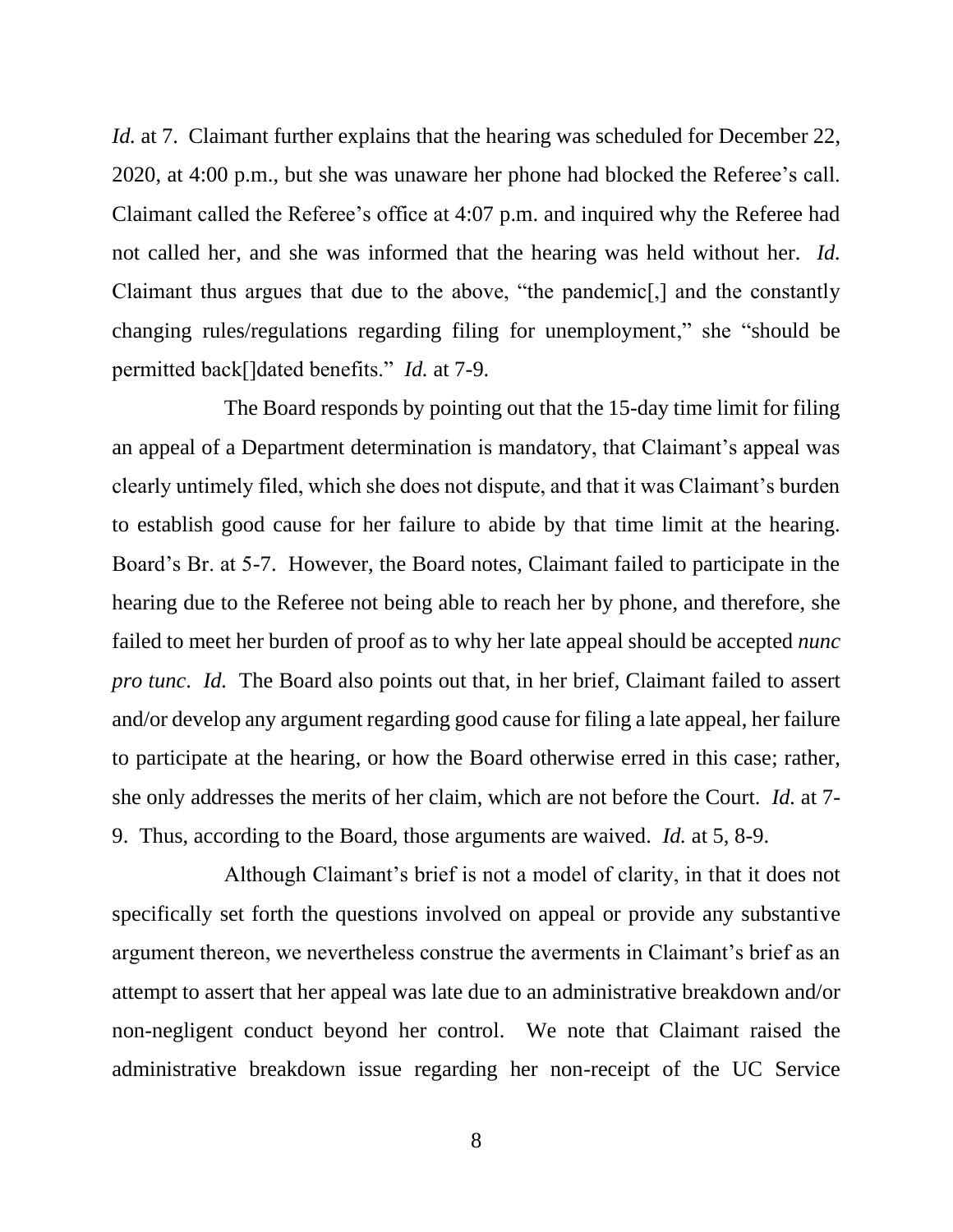Center's determination and her untimely appeal therefrom, albeit not in those exact words, in her appeal to the Referee, her appeal to the Board, and her petition for review to this Court. *See* C.R. 28, 62-63; *see also* Claimant's Ancillary Pet. for Rev. filed 4/22/2021. Claimant also raised issues regarding her non-participation in the Referee's hearing, which was held without her on bases that will be discussed *infra*, in her appeal to the Board and her petition for review and brief to this Court. We therefore decline to find waiver under these circumstances and will consider the averments set forth in Claimant's brief.

At the time of the UC Service Center's determination in this case, Section 501(e) of the Law required that a claimant appeal a Department determination within 15 days after the notice was mailed to the claimant's last known post office address. 43 P.S. § 821(e). We have previously held that the 15-day period "is mandatory and subject to strict application." *Vereb v. Unemployment Comp. Bd. of Rev.*, 676 A.2d 1290, 1293 (Pa. Cmwlth. 1996). If an appeal from a Department determination is not filed within the 15-day period, the determination becomes final, and the Board does not have the requisite jurisdiction to consider the merits of the matter. *Id.*

An untimely appeal may be permitted in limited circumstances. *Hessou v. Unemployment Comp. Bd. of Rev.*, 942 A.2d 194, 198 (Pa. Cmwlth. 2008). However, a UC claimant bears a heavy burden to justify an untimely appeal. *Id.* To satisfy her burden of proof, the claimant must establish either that the Department "engaged in fraudulent behavior or manifestly wrongful or negligent conduct" or that "non-negligent conduct beyond [the claimant's] control caused the delay" in filing the appeal. *Id.* Thus, the "[f]ailure to file an appeal within [15] days, without an adequate excuse for the late filing, mandates dismissal of the appeal." *Id.*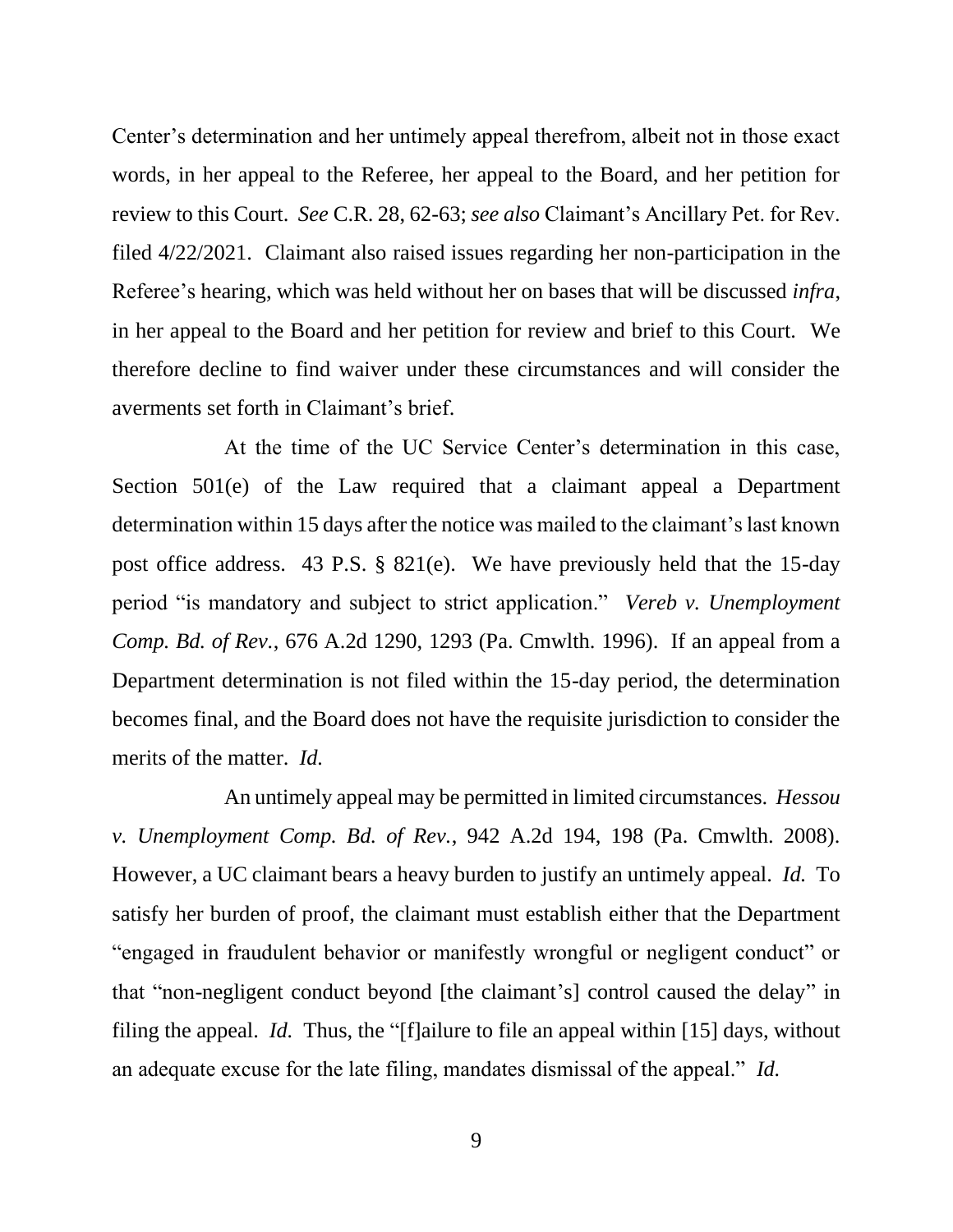In this case, the Board found that Claimant's appeal to the Referee was untimely because she did not present good cause for the delay in filing. Indeed, she did not present any evidence because she did not participate in the telephone hearing. The Board further found that Claimant was responsible for making sure her phone would accept the Referee's call; however, according to the Board, Claimant did not suggest in her appeal that she made any attempt at ensuring her phone would not block the call. Recently, in *O'Leary v. Unemployment Compensation Board of Review* (Pa. Cmwlth., No. 984 C.D. 2020, filed October 27, 2021), we questioned the Board's authority to hold parties responsible for technological difficulties involving their phones and incoming calls.<sup>9</sup>

In *O'Leary*, the employer terminated the claimant's employment for absenteeism and tardiness. The claimant was subsequently awarded UC benefits, and the employer appealed. Due to COVID, the in-person hearing before the referee was rescheduled to take place telephonically. During the hearing, the referee called the claimant's counsel's phone number twice, but received a message both times that the calls were forwarded to voicemail and the number was not available.<sup>10</sup> The referee then called the claimant's cell phone number twice but received the same message that the number was not available.<sup>11</sup> Despite not being able to reach the

<sup>&</sup>lt;sup>9</sup> "[A]n unreported panel decision of this Court issued after January 15, 2008," may be cited "for its persuasive value, but not as a binding precedent." Section 414(a) of the Commonwealth Court's Internal Operating Procedures, 210 Pa. Code § 69.414(a). *O'Leary* is cited herein for its persuasive value.

 $10$  The referee left a message for the attorney on the second call.

 $11$  While we acknowledge the difference between receiving a message (as herein) that a party's phone will not accept calls from numbers with caller ID blocked and a message (as in *O'Leary*) that the number is not available, thus permitting the caller to leave a voicemail message, the reasoning in *O'Leary* is applicable to this case because therein, the Board claimed that the claimant's phone was set up to block unknown numbers.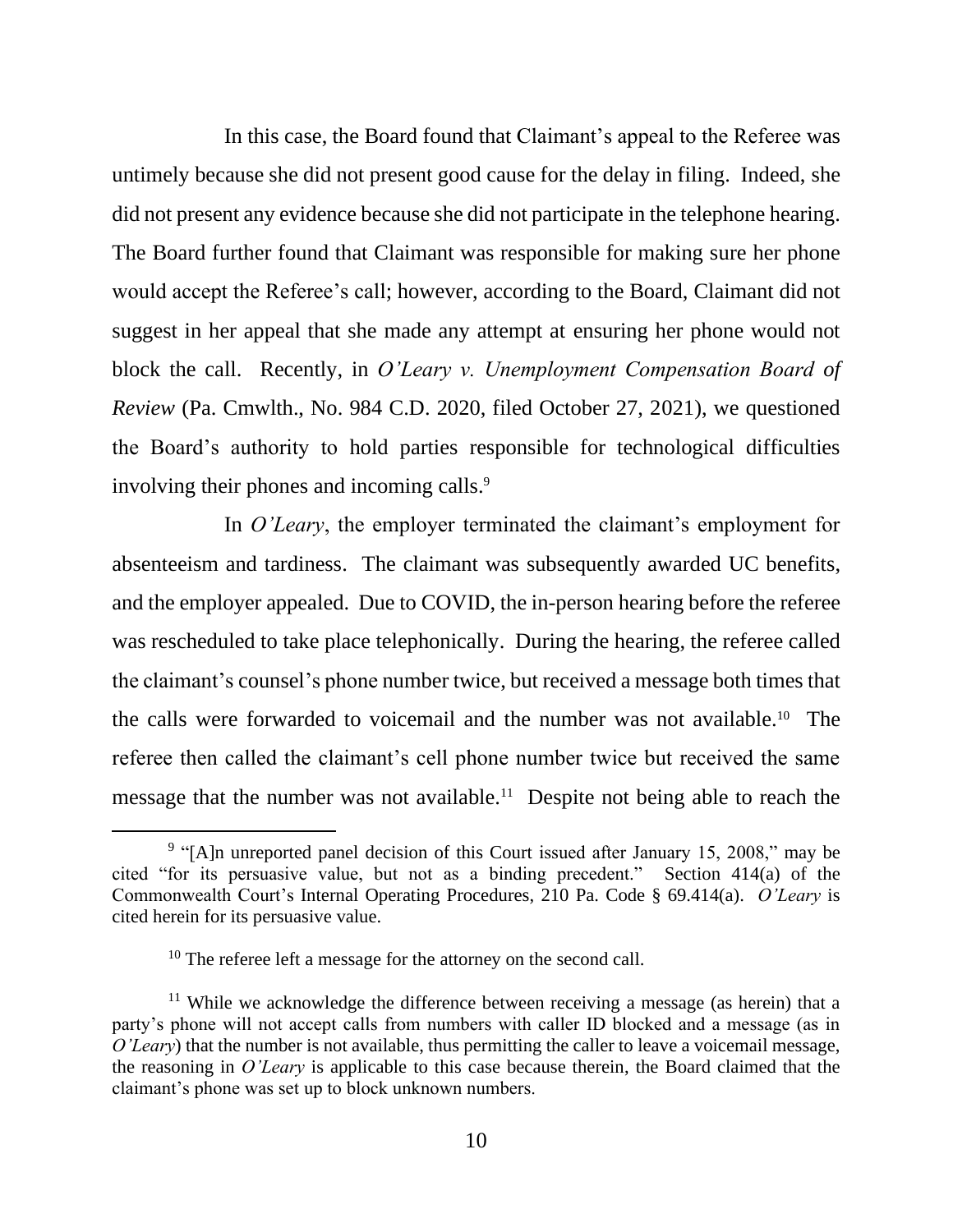claimant or his counsel, the referee proceeded with the hearing with the employer and its counsel, and without the claimant or his counsel. During the hearing, the referee received a message that the claimant's counsel had called the referee's office and provided an alternate phone number at which he could be reached. Eventually, the referee was able to contact the claimant's counsel, who advised that the claimant contacted counsel via text message stating that he received one voicemail from the referee, but that he had not yet received a call for the hearing. The claimant's counsel informed the referee that he provided the wrong phone number to the referee's office, but that the claimant's phone number was in fact correct. The referee then called the claimant's number a third time and got the same message. Inexplicably, counsel's call with the referee disconnected, and the referee again proceeded with the hearing without the claimant or his counsel on the call. Ultimately, the referee found in favor of the employer, and the claimant appealed to the Board. *Id.*, slip op. at 1-5.

Before the Board, the claimant asserted that he never received a phone call that he was able to answer. The Board remanded the matter and directed the referee to conduct a hearing to allow the claimant to explain his failure to participate in the hearing and the parties to present additional evidence and/or testimony on the merits. During the remand hearing,<sup>12</sup> the claimant explained that his cell phone never rang, but he did receive voicemails from an unknown number, which appeared to be from the referee. The claimant confirmed that he received the hearing notice for the first hearing, and further explained that he informed his counsel of the problems he experienced. The claimant's counsel then objected to and moved to strike testimony and exhibits offered at the first hearing because the technology issues experienced

<sup>12</sup> Similar technological issues also occurred during the remand hearing. *O'Leary*, slip op. at 5 n.5.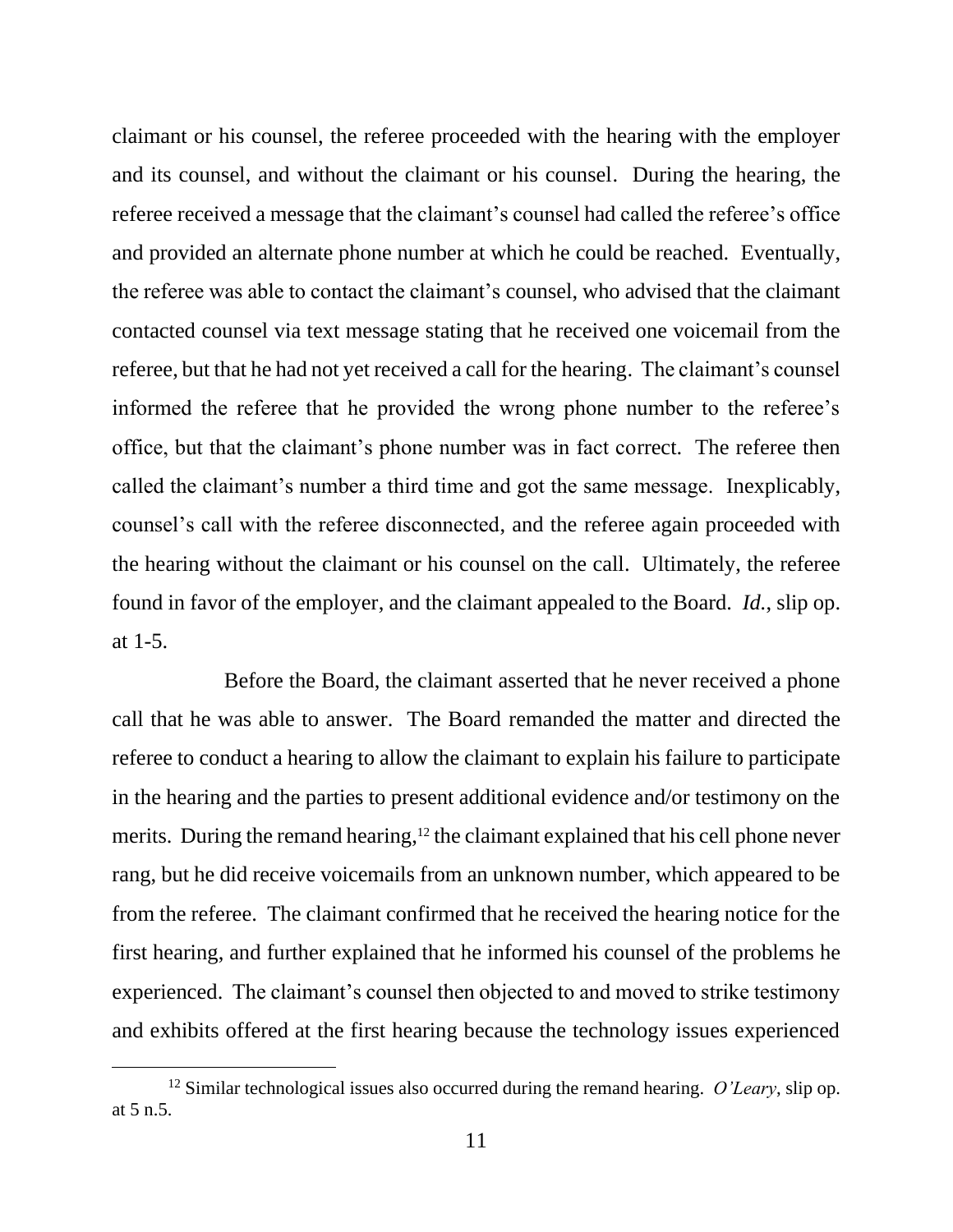at the first hearing were due to non-negligent circumstances. Counsel asserted that to permit such evidence violated the claimant's due process rights. The referee overruled the objection and proceeded to receive evidence and testimony on the merits.

Ultimately, the Board affirmed the initial decision of the referee. In doing so, the Board first observed that the claimant failed to participate in the hearing because his phone did not ring, and thus, it determined that the claimant did not establish good cause for his non-participation in the hearing. The Board reasoned that the claimant was responsible for his own technology and was in charge of his phone and any incoming calls. The claimant then petitioned this Court for review of the Board's order. *O'Leary*, slip op. at 5-6.

On appeal, the claimant argued that the Board erred by refusing to consider his evidence. We agreed, noting that the claimant was doing exactly what he was directed to do, i.e., waiting by his cell phone for the referee's call. *O'Leary*, slip op. at 7. We further observed that there was no evidence in the record reflecting the reason for the failure of the claimant's cell phone to ring. Rather, the claimant's undisputed testimony showed "he did what he could to remedy the situation 'in real time,' as the hearing was being conducted in his absence." *Id.* Also, we noted there was no indication why the referee's call to the claimant's counsel was dropped; yet, after the call ended, the referee made no further attempt to contact counsel. *Id.* Pointedly, we observed, neither the claimant nor his counsel could participate in the hearing at that point "because the telephone hearings were arranged in such a way that parties and their counsel could not call into the hearing but could only be connected when the [r]eferee called them." *Id.*, slip op. at 7-8.

In ruling for the claimant, we explained as follows: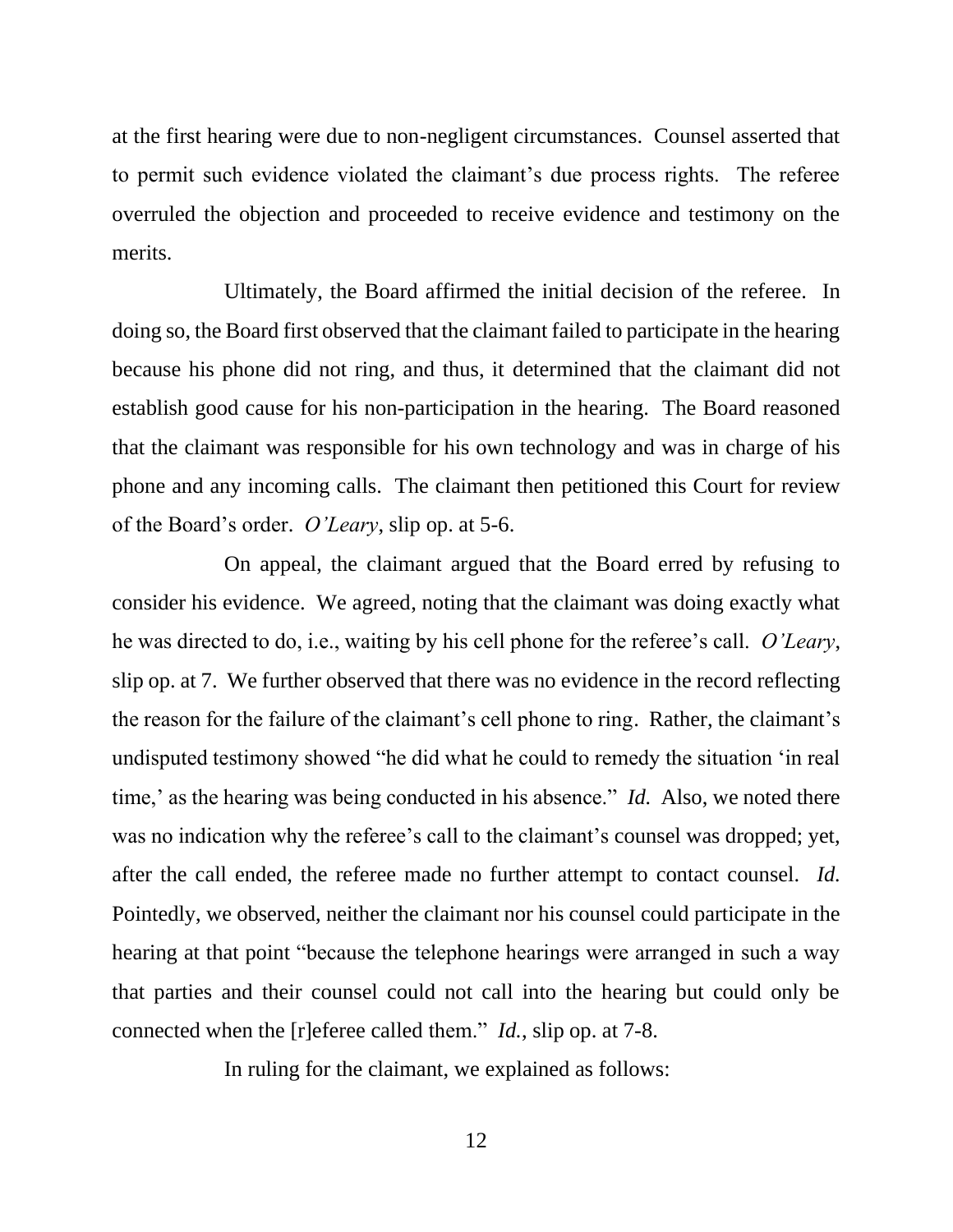the [Board] does not cite—and our own review of [the Board's] regulations fails to find—any authority for the proposition that "[p]arties are responsible for their own technology and in charge of their phone and incoming calls," let alone any regulation suggesting that technological difficulties of unknown cause can preclude a party from having his day in court. Even though an administrative tribunal has discretion over how to conduct a hearing, there are still "certain fundamental rights that must be honored, including the right to a fair hearing in accordance with due process of law." *Collins v. Unemployment Comp. Bd. of Rev.*, 415 A.2d 145, 146 (Pa. Cmwlth. 1980).

*O'Leary*, slip op. at 8. Further, in rejecting the Board's assertion that the claimant disregarded the notice sent to him and used a cell phone set up to block unknown calls, we stated that such was belied by the fact that the claimant received at least two voicemail messages from the referee. Moreover, the

> [c]laimant's undisputed testimony reflect[ed] that he did not expect the phone to block calls and was waiting for it to ring so that he could be connected. While it [wa]s unclear here whether the problem was with [the c]laimant's cell phone or otherwise, **the Board's policy which expects the average [UC] claimant to have a sophisticated understanding and proficiency in program[m]ing technological devices is patently unreasonable**.

*Id.*, slip op. at 8 n.9 (emphasis added). Based on the foregoing, we held that the referee unreasonably deprived the claimant "of his right to present his case because he was unable to receive her calls[,]" and that the Board abused its discretion by refusing to consider the claimant's evidence presented at the remand hearing. Accordingly, we vacated the Board's order and remanded the matter to the Board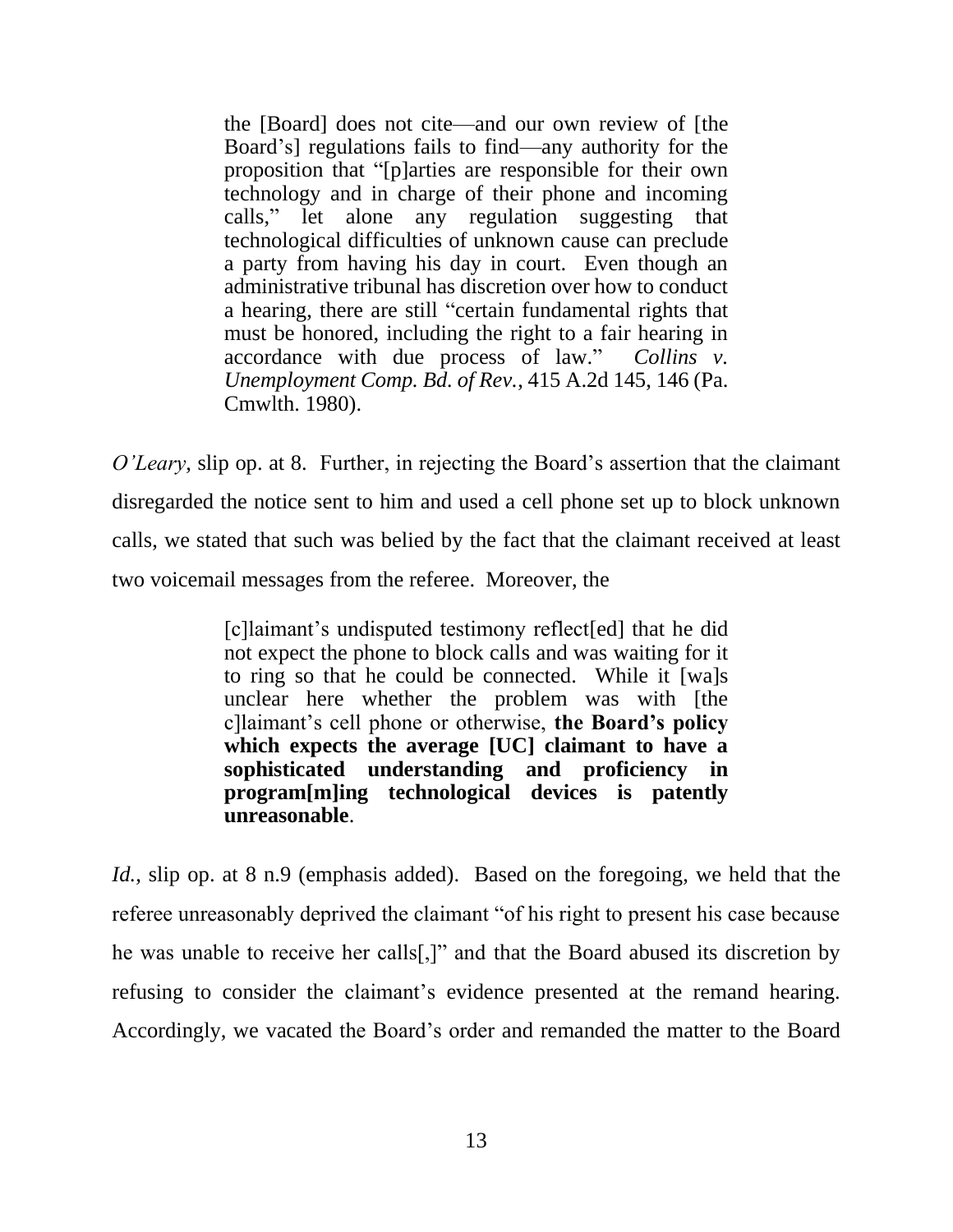"for consideration of the merits . . . on the evidence already adduced." *Id.*, slip op. at 9.

As in *O'Leary*, in its brief to this Court, the Board again fails to present any authority for finding Claimant was required to ensure her phone did not block the Referee's call. In the present case, prior to the close of the hearing, the Referee was informed that Claimant had contacted his office inquiring why she had yet to receive a phone call for the hearing. Instead of having office staff inform Claimant that the Referee could not reach her on the phone number she provided and asking whether Claimant could provide a different number, the Referee went back on the record, stating that Claimant had contacted the office but neither provided an alternate number at which she could be reached, nor requested a postponement of the hearing, after which the Referee closed the record. We are at a loss as to why the Referee faulted Claimant for not providing an alternate number in the absence of any regulation or other rule requiring as much, as the record does not reflect that anyone, including Ms. Mols, informed her that there was a problem with the number she provided. Interestingly, the record does reflect that the Referee did have an alternate number for Claimant at his disposal, as Claimant's appeal to the Referee listed two phone numbers, one ending in -8763, and another ending in -8576. *See*  C.R. 26, 28. Moreover, the suggestion that Claimant could have requested a postponement of the hearing is absurd, when it does not appear she was ever informed there was a problem at the hearing prior to the close of the record.

Similar to the claimant in *O'Leary*, Claimant here "was doing exactly" what she was directed to do: "waiting by [her] phone at the appointed time for the call from the Referee's office." *O'Leary*, slip op. at 7. The claimant in *O'Leary* notified the referee of the problem through counsel, which we stated was all that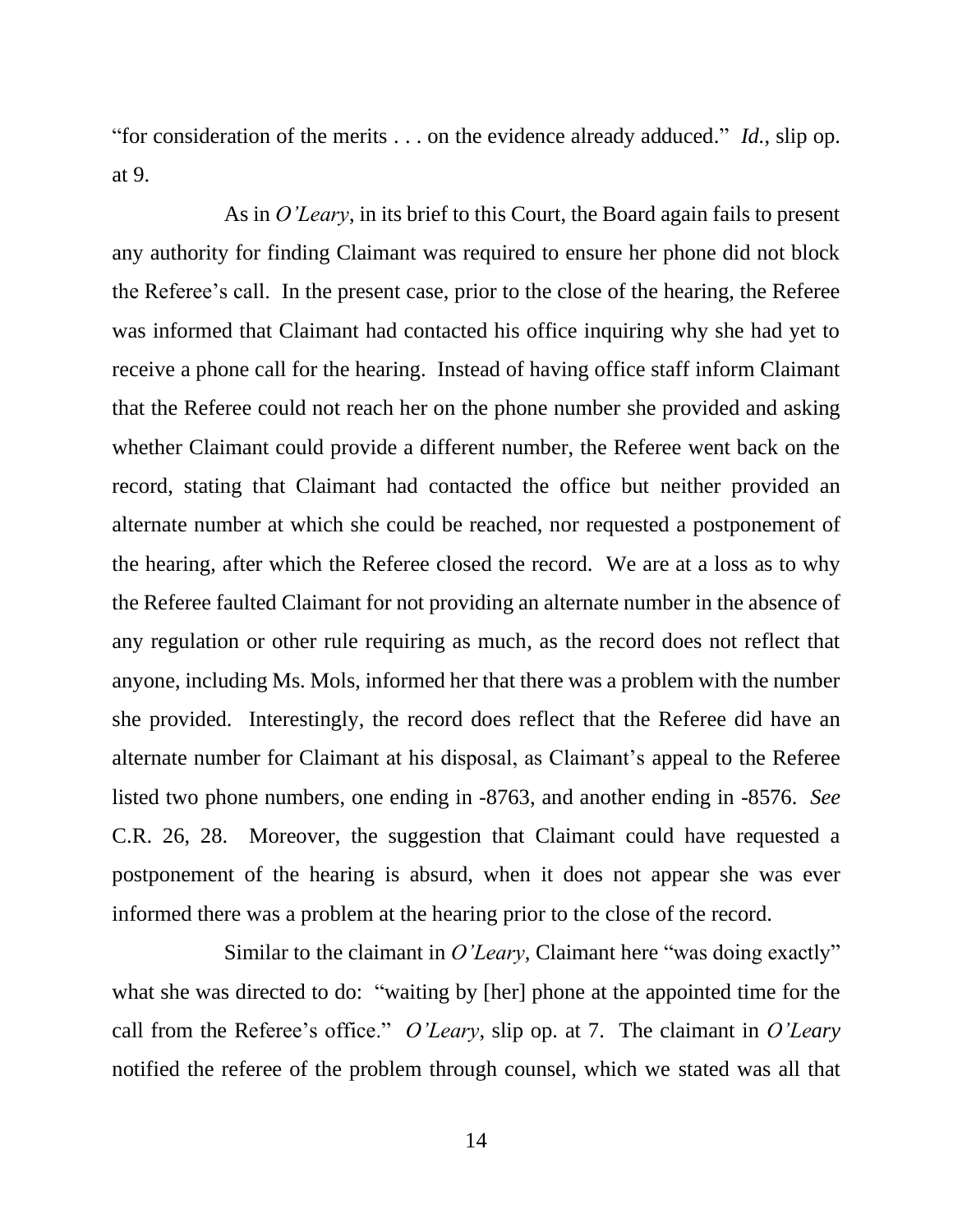could be done "to remedy the situation 'in real time' . . . ." *Id.* Claimant herein contacted the Referee's office directly and, thus, made a similar attempt to rectify the problem "in real time." As we rejected the Board's claim in *O'Leary* that parties are responsible for their own technology and in charge of their phone and incoming calls, we reject that suggestion in this case and conclude that the Board abused its discretion by dismissing Claimant's appeal because she failed to explain what efforts she took to ensure that her phone did not block the Referee's call.

Generally, where a claimant has yet to testify regarding her failure to participate at a hearing, we would remand to the Board for it to make factual findings. However, in this case, the record before the Referee conclusively establishes that Claimant contacted the Referee prior to the conclusion of the hearing, asking why she had yet to receive a call. C.R. at 51. It also establishes that the Referee did not attempt to contact Claimant, either through his office staff or the alternate phone number in his records. Instead, he faulted Claimant for having a phone that did not accept calls from blocked numbers and closed the record. As such, the evidence of record conclusively establishes that Claimant contacted the Referee's office "in real time," was apparently never informed that there was an issue with her phone, and, like the claimant in *O'Leary*, was improperly charged with being responsible for her own technology and in charge of her phone and any incoming calls.

Accordingly, for the above reasons, we vacate the Board's order and remand this matter to the Board for it to hold a hearing and make findings of fact relative to (1) the timeliness of Claimant's appeal to the Referee, (2) Claimant's allegation that she did not receive the UC Service Center's determination, and (3)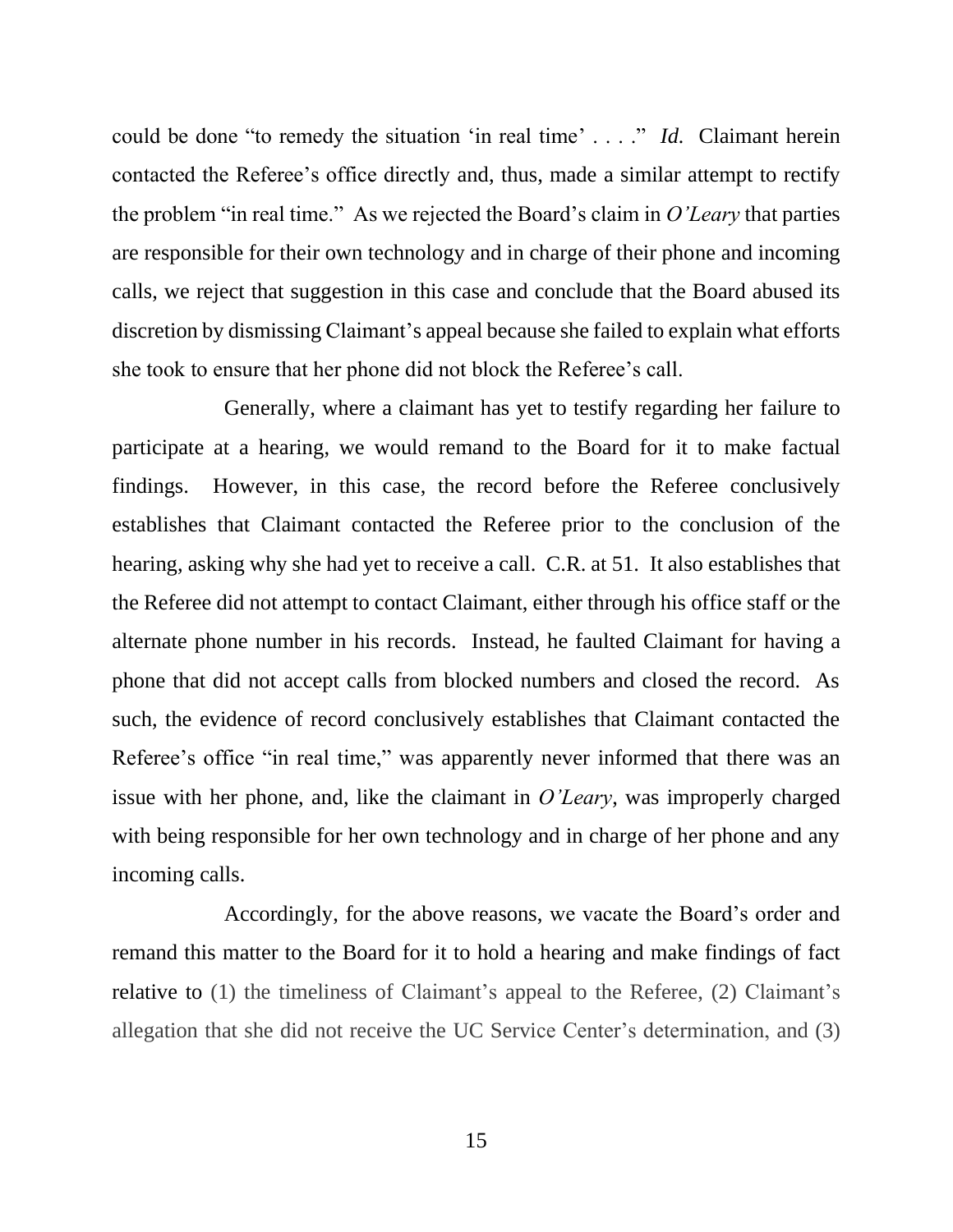whether Claimant's allegation, if true, warrants *nunc pro tunc* relief, such that the Board must accept the untimely appeal and consider it on its merits.

### \_\_\_\_\_\_\_\_\_\_\_\_\_\_\_\_\_\_\_\_\_\_\_\_\_\_\_\_\_\_\_\_\_\_ CHRISTINE FIZZANO CANNON, Judge